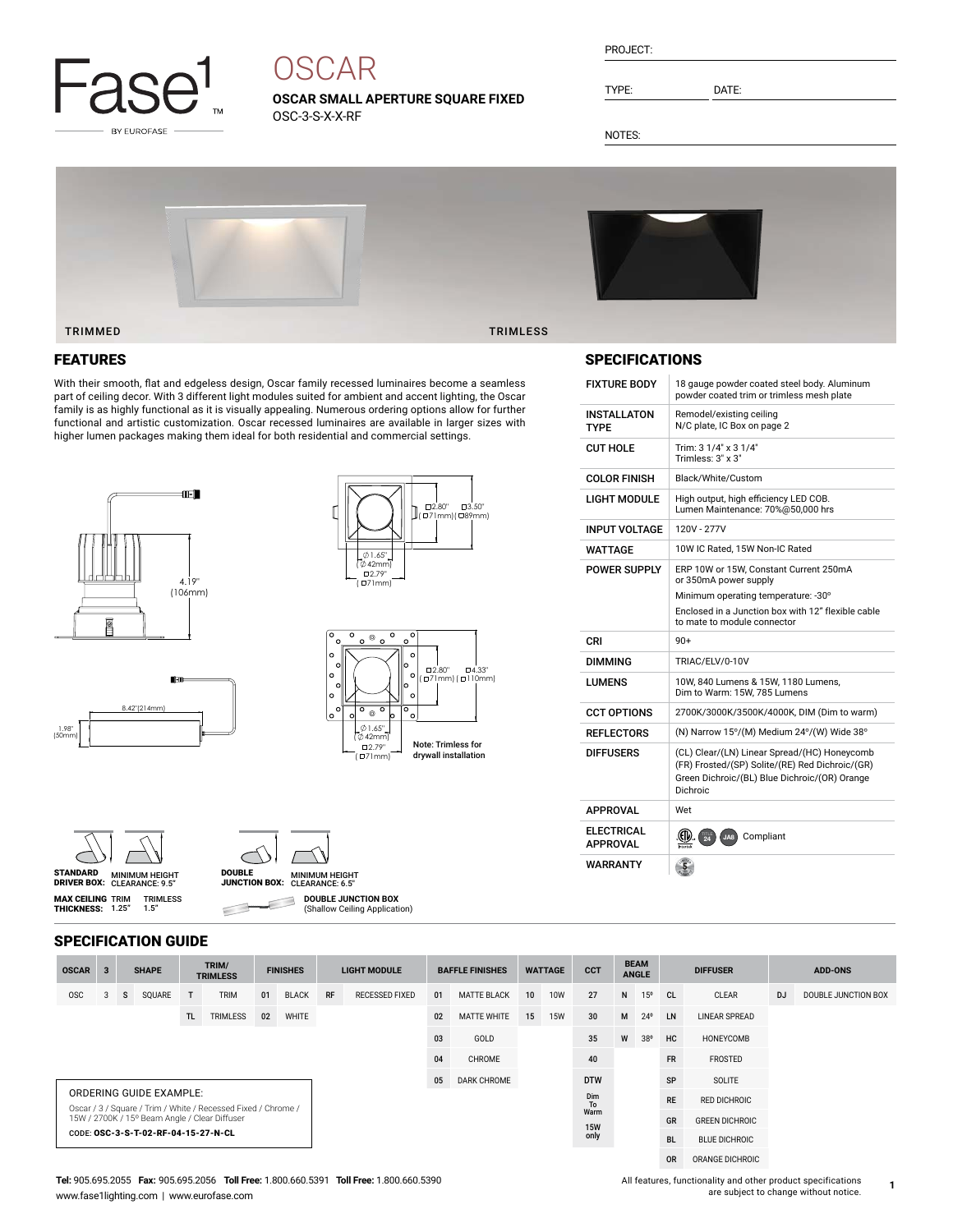

# OSCAR

**OSCAR SMALL APERTURE SQUARE FIXED** OSC-3-S-X-X-RF

#### REFLECTOR OPTIONS **BAFFLE FINISHES**



#### DIFFUSER OPTIONS

| Clear<br>Lens<br>CL) | Spread<br>Lens<br>(LN) | Linear Honeycomb Frosted<br>(HC) | Lens<br>(FR) | Solite<br>Lens<br>(SP) | Red<br>Dichroic<br>(RE) | Green<br>Dichroic<br>(GR) | Blue<br>Dichroic Dichroic<br>(BL) | Orange<br>(OR) |
|----------------------|------------------------|----------------------------------|--------------|------------------------|-------------------------|---------------------------|-----------------------------------|----------------|

#### NEW CONSTRUCTION PLATES + IC BOXES





TRIM **AT/IC Box:** 30531-021 **IC Box:** 30531-017

CUT HOLE: Trim: 3 1/4" x 3 1/4" Trimless: 3" x 3"

**TRIMLESS AT/IC Box:** 30532-023 **IC Box:** 30532-014 CUT HOLE:

Trim: 3 1/4" x 3 1/4" Trimless: 3" x 3"

15.00" (381mm) 12.00" (304mm) 11.25" (285mm) пJ 14.79" MIN (376mm) 26" MAX (660mm)

#### DRIVERS

- Compatible with TRIAC (forward-phase or leading-edge) ELV (reverse-phase or trailing edge) and 0-10V dimmers.
- ESSxxxW models: TRIAC and ELV dimming only at 120 Vac
- ESSxxxW models: ELV dimming only at 230 Vac
- 90° C maximum case hot spot temperature
- Class 2 power supply
- Lifetime: 50,000 hours at 70° case hot spot temperature (some models have a higher lifetime)
- IP64-rated (IP66 for ESST) case with silicone-based potting
- Protections: Output open load, over-current and short-circuit (hiccup), and over-temperature with auto recovery.
- Conducted and radiated EMI: Compliant with FCC CFR Title 47 Part 15 Class B (120 Vac) and Class A (277 Vac), and EN55015 (CISPR 15) at 220, 230, and 240 Vac.
- Complies with ENERGY STAR®, DLC (DesignLight Consortium®) and CA Title 24 technical requirements
- Worldwide safety approvals





#### ADD-ONS

**DOUBLE JUNCTION BOX**

(Shallow Ceiling Application)